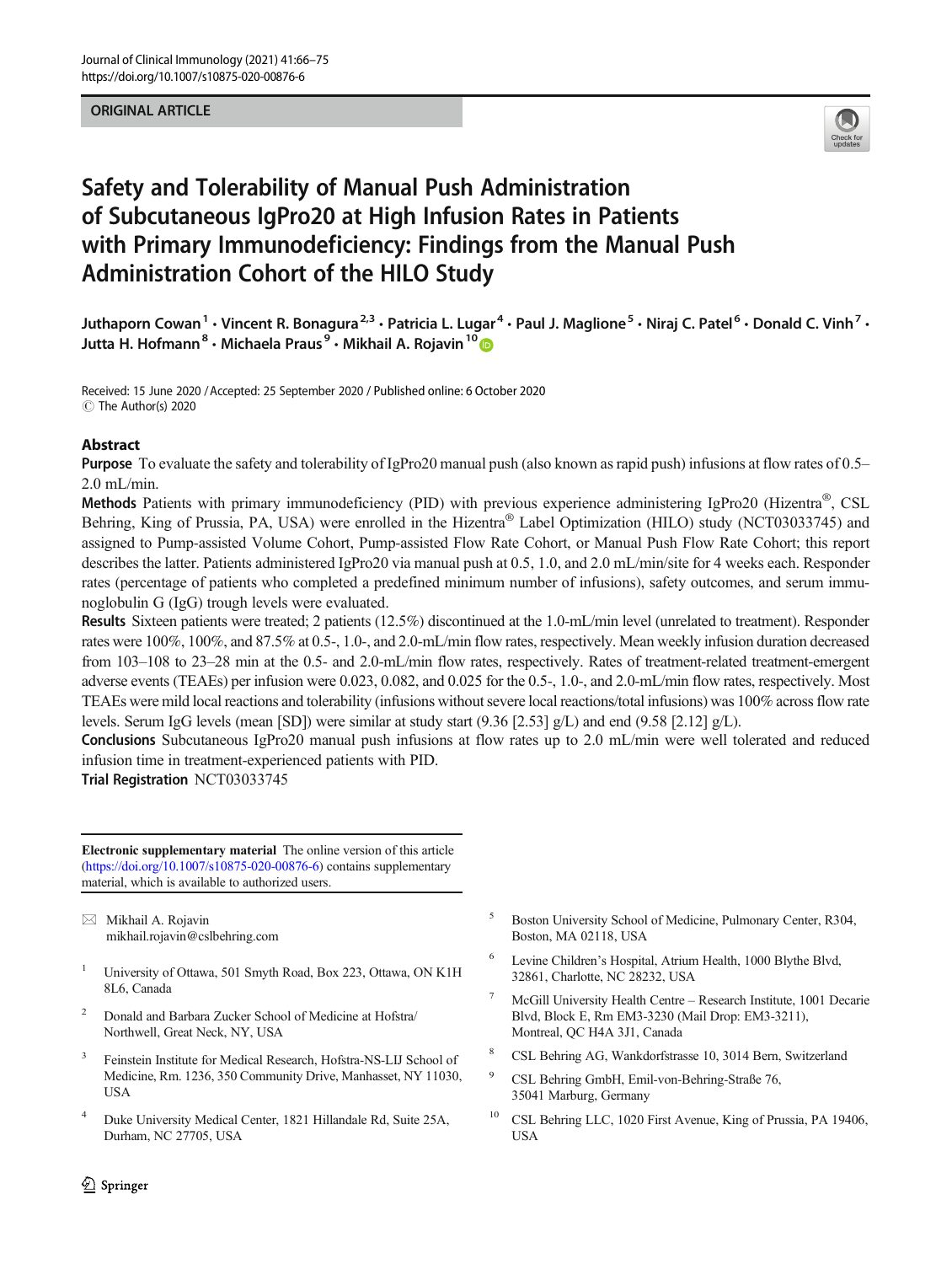# Introduction

Primary immunodeficiency (PID) diseases, such as common variable immune deficiency (CVID) and X-linked agammaglobulinemia (XLA), are characterized by defective antibody production, such that patients require lifelong immunoglobu-lin G (IgG) replacement therapy to help prevent infections [[1\]](#page-8-0). PID in children and adults is treated with either intravenous IgG or subcutaneous IgG (SCIG) [[1,](#page-8-0) [2](#page-8-0)]. One of the primary benefits of SCIG is the flexibility and convenience it offers patients, as it can be self-administered at home and at varying dosing intervals to suit patients' schedules [\[2](#page-8-0)–[5\]](#page-8-0).

SCIG has conventionally been administered using infusion pumps, but more recently manual push (also known as rapid push) administration using a syringe and butterfly needle has emerged as an alternative method  $[6–8]$  $[6–8]$  $[6–8]$  $[6–8]$ . Infusions of 20% SCIG products generally deliver up to 25 mL per injection site, depending on patient age and weight. Two currently available products may be infused at volumes higher than 25 mL: Cuvitru® (SCIG [human] 20%, Takeda, Tokyo, Japan) at volumes of up to 60 mL per injection site [\[9](#page-8-0)], and Gammagard Liquid® (SCIG [human] 10%, Takeda, Tokyo, Japan) at volumes of up to 30 mL per injection site [\[10](#page-8-0)]. Both pump and manual push administrations of SCIG have distinct advantages. Pump-assisted infusion time for an average weekly SCIG dose is generally 1–2 h whereas manual push infusion can be performed in 5–20 min [[1](#page-8-0), [6,](#page-8-0) [7,](#page-8-0) [11,](#page-8-0) [12\]](#page-9-0). Manual push SCIG administration allows shorter infusion times, allows simple infusions without the need for an infusion pump, and confers flexibility, as the patient can "push" SCIG at a rate with which they are comfortable [\[6,](#page-8-0) [12](#page-9-0)]. Pump-assisted infusions generally allow infusions of larger volumes and thus require fewer needle sticks and less frequent infusions than manual push [[13\]](#page-9-0).

IgPro20 (Hizentra®, CSL Behring, King of Prussia, PA, USA) is a ready-to-use 20% formulation of polyvalent SCIG approved since 2010 for the treatment of patients with PID aged  $\geq$  2 years [[14,](#page-9-0) [15](#page-9-0)]. In the United States of America (USA), the approved infusion parameters for IgPro20 in patients with PID via pump-assisted infusion are a volume up to 25 mL per injection site and a flow rate up to 25 mL/h per injection site [\[14\]](#page-9-0). The European Union (EU) approved parameters for pump-assisted infusion of IgPro20 permit infusion at slightly higher rates than in the USA [\[15](#page-9-0)]. Furthermore, the EU has approved parameters for manual push infusion of IgPro20 up to 2.0 mL/min/site if patients tolerate initial loading doses at a rate of 0.5 mL/min/site [\[15](#page-9-0)]. Higher infusion flow rates allow for shorter infusion times, which is preferred by patients and caregivers  $[8, 16-18]$  $[8, 16-18]$  $[8, 16-18]$  $[8, 16-18]$  $[8, 16-18]$  $[8, 16-18]$ . Infusion flow rates > 25 mL/h for 20% SCIG products have been investigated for

both methods of SCIG administration but have not been systematically evaluated and compared [[19](#page-9-0)–[25](#page-9-0)]. Two studies have shown that 20% SCIG manual push infusion flow rates  $\geq$  60 mL/h/site are well tolerated in pediatric and adult patients [\[22](#page-9-0), [25\]](#page-9-0).

Although manual push infusions of SCIG products, including IgPro20, have been reported in clinical practice [[6,](#page-8-0) [7,](#page-8-0) [11,](#page-8-0) [16,](#page-9-0) [22](#page-9-0), [25\]](#page-9-0), this administration method has not been rigorously assessed in prospective clinical trials and is not approved by the US Food and Drug Administration for IgPro20. Furthermore, no studies to date have prospectively evaluated increasing infusion parameters (i.e., flow rates, volumes) for 20% SCIG products using either pump-assisted or manual push administration methods. The Hizentra® Label Optimization (HILO) study was designed to evaluate the safety and tolerability of higher infusion parameters than currently approved for pump-assisted infusions of IgPro20 and of increasing flow rates for manual push administration of IgPro20. The overall study design and the results of the pump-assisted cohorts are reported in the accompanying manuscript [\[26\]](#page-9-0). This report presents findings from the Manual Push Flow Rate Cohort with regard to the safety and tolerability of IgPro20 infusion using flow rates in the range of 0.5– 2.0 mL/min (30–120 mL/h) per injection site.

## **Methods**

# **Patients**

Patients who were receiving a stable dose of IgPro20 therapy at a flow rate of ~ 0.5 mL/min per injection site for  $\geq 1$  month prior to study day 1 were included in the Manual Push Flow Rate Cohort. Three flow rate levels were tested for 4 weeks each, over a total duration of 12 weeks: 0.5 mL/min, 1.0 mL/ min, and 2.0 mL/min. IgPro20 infusions were administered 2– 7 times per week; the frequency of infusions remained the same throughout the study for each individual patient. Average flow rates per manual push infusion were estimated by dividing infused volume by infusion time, as it is not possible to perform manual push at a constant rate. Patients kept records for all infusions in electronic diaries (eDiaries) or backup paper diaries.

Manual push administration was performed using a 10-mL or 20-mL syringe and a short length of tubing with a butterfly needle. IgPro20 was delivered by several short syringe plunger pushes with short breaks in between. Because it is impossible to perform manual push at a constant rate, average flow rates per infusion were estimated by dividing the volume infused in milliliters by the infusion duration in minutes. The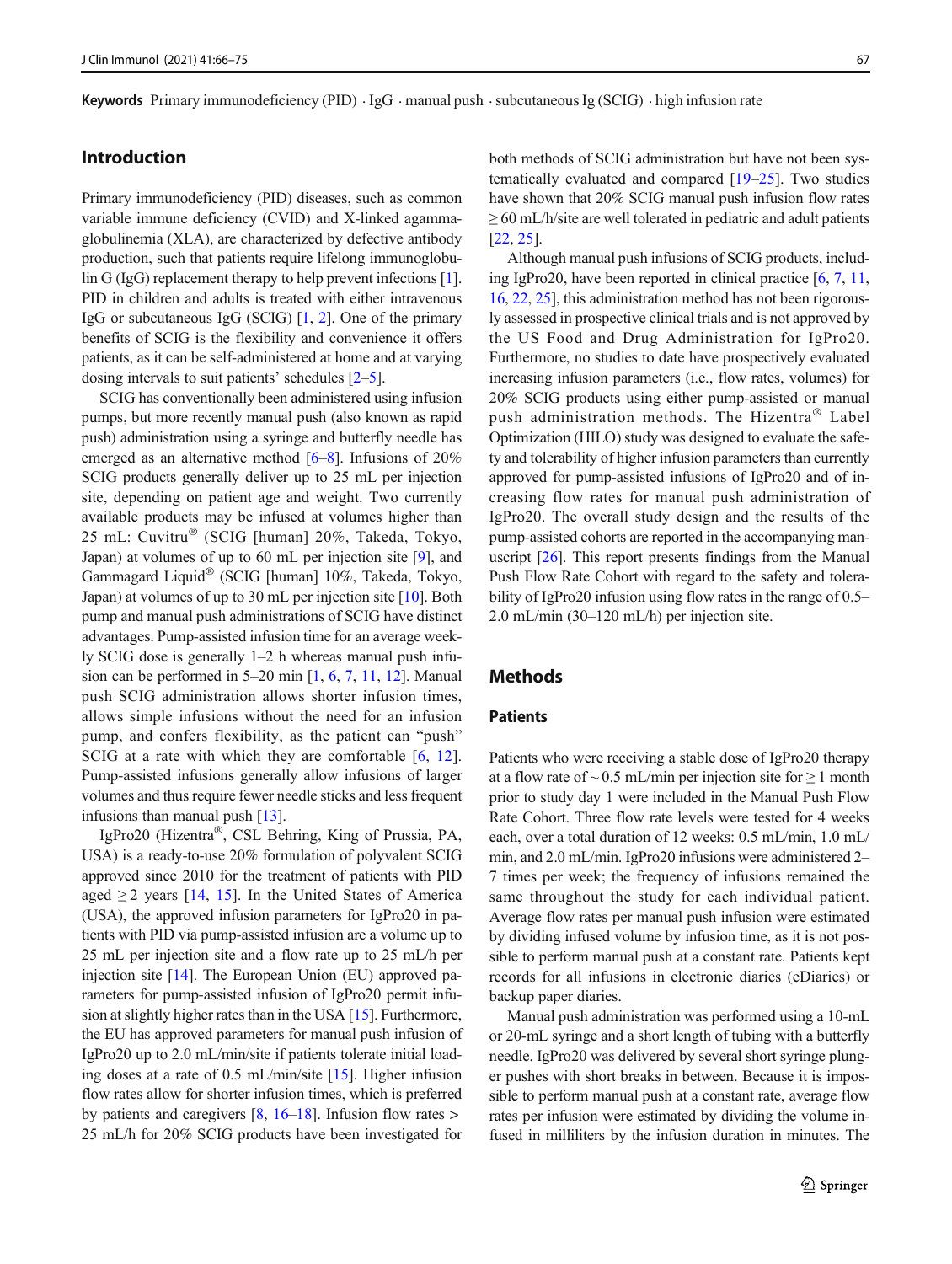eDiary and paper instruction forms provided exact recommendations of individual dose and infusion duration depending on the actual volume infused in order to achieve the target flow rates of 0.5, 1.0, and 2.0 mL/min for every patient.

Responders for each flow rate level were defined as patients who administered the minimum prespecified number of valid infusions for a given infusion parameter level, as specified in Table S1. An infusion was considered valid in the Manual Push Flow Rate Cohort if a patient completed  $\geq$  95% of the planned infusion volume administered in a given day, with an infusion duration not longer than 10% of the calculated infusion duration (or 1 min, whichever was higher).

### Safety Assessments

#### Responder Analysis

The primary study endpoint was the responder rate for each IgPro20 manual push infusion flow rate. The responder rate was defined as the number of responders at a given flow rate level out of all patients in the Manual Push Flow Rate Cohort who received  $\geq 1$  IgPro20 dose, expressed as a percentage. A flow rate level was considered successful if the responder rate was  $\geq$  33%. The threshold of  $\geq$  33% was based on our analysis of previous IgPro20 clinical studies and consultations with physicians in the field of PID. Responder analyses were stratified by patient age  $(\leq 17 \text{ years}, > 17 \text{ years})$  and BMI (nonobese, < 30 kg/m<sup>2</sup>; obese,  $\geq$  30 kg/m<sup>2</sup>).

#### Safety and Tolerability

Secondary endpoints included the safety and tolerability of IgPro20 infusion parameters. Adverse events (AEs) starting on or after the date of the first in-study IgPro20 administration were considered treatment-emergent AEs (TEAEs). TEAEs were characterized in detail using data up to a patient's nonresponse at a specific flow rate. Safety data after non-response were also collected but excluded from analyses of TEAEs carried out under forced upward titration conditions. Tolerability was defined as the number of infusions without severe local reactions per the total number of infusions, irrespective of infusion validity.

## Efficacy Assessments

Due to the relatively short duration of the study per patient, no clinical efficacy variables were assessed. However, serum IgG trough levels were assessed at baseline (day 1) and end of study as a surrogate efficacy parameter.

### Statistical Analysis

Continuous variables were summarized by mean, standard deviation (SD), median, minimum, and maximum; categorical variables were summarized as frequencies and percentages. Percentages were based on non-missing values. Data points following a patient's non-response (i.e., inability to administer the prespecified minimum number of valid infusions at a given parameter level during 4 weeks at that level) were excluded from these analyses, as infusions administered after nonresponse were not considered to be administered under forced upward titration. Analyses were performed on the safety analysis set, which included all patients who were enrolled in the study and received  $\geq 1$  dose or a partial dose of IgPro20 during the study. Statistical analyses were performed using SAS version 9.3 (SAS Institute Inc., Cary, NC, USA).

Overall infusion compliance was determined based on patient diaries of administered infusions and calculated as a percentage:

Overall compliance  $(\%)$ 

 $=\frac{100\times \text{Cumulative actual dose over all infusions}}{\text{Cumulative planned dose over all infusions}}$ Cumulative planned dose over all infusions

# **Results**

### Patient Disposition and Demographics

Overall, 16 patients were enrolled in the Manual Push Flow Rate Cohort, 14 of whom completed the study (Fig. 1). Two



Fig. 1 Patient disposition. Disposition of patients in the HILO study with a focus on the Manual Push Flow Rate Cohort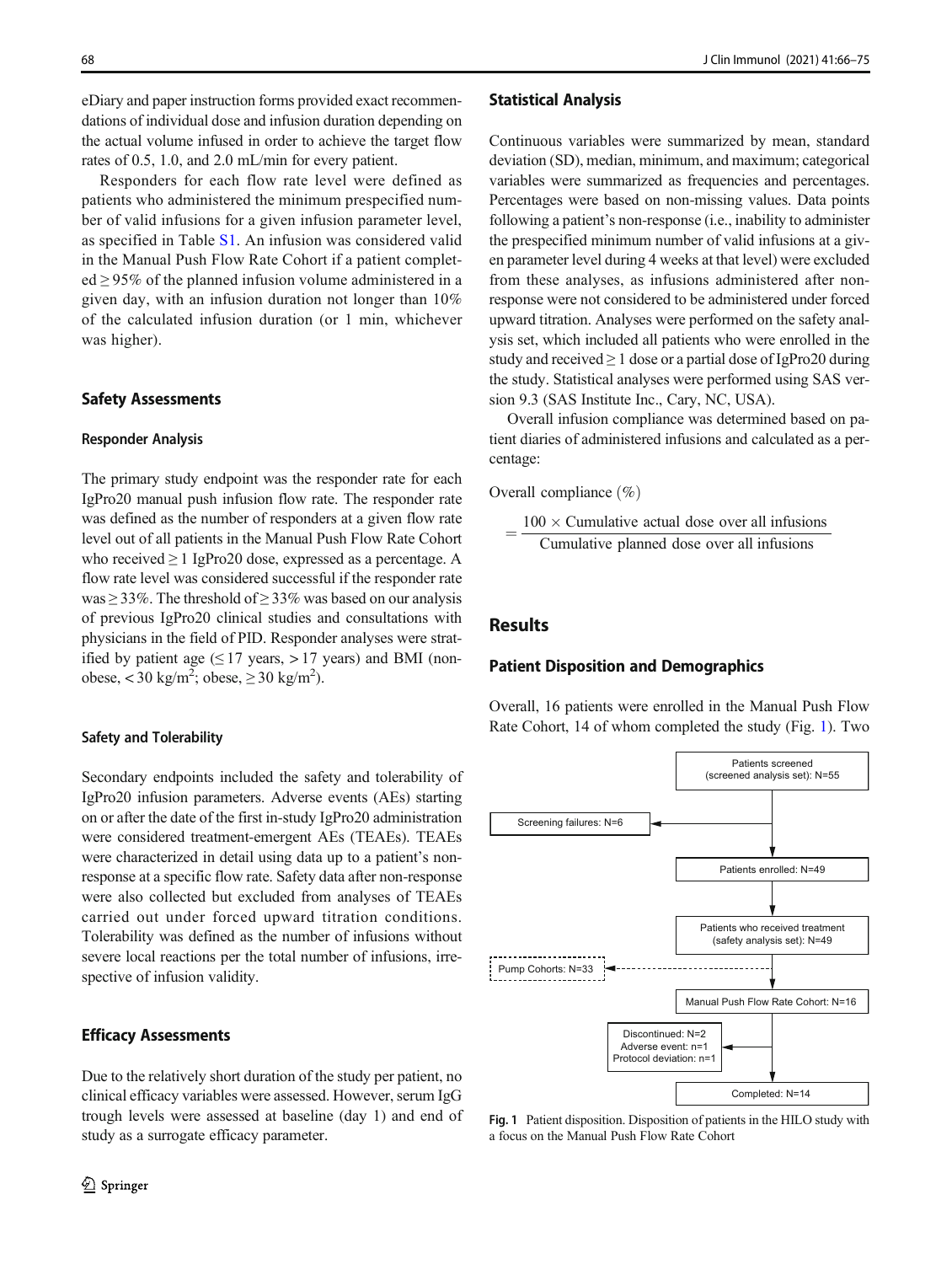Table 1 Patient demographics and baseline characteristics

| Characteristics                                         | Manual Push Flow Rate Cohort,<br>$N = 16$ |
|---------------------------------------------------------|-------------------------------------------|
| Age (years)                                             |                                           |
| Mean (SD)                                               | 47.9 (13.3)                               |
| Median (min, max)                                       | 49.5 (17, 65)                             |
| Age category (years), $n$ (%)                           |                                           |
| $\leq$ 17                                               | 1(6.3)                                    |
| >17                                                     | 15 (93.8)                                 |
| Sex, $n$ (%)                                            |                                           |
| Female                                                  | 10(62.5)                                  |
| Male                                                    | 6(37.5)                                   |
| Race, $n$ (%)                                           |                                           |
| White                                                   | 12(75.0)                                  |
| Black/African American                                  | 1(6.3)                                    |
| Other                                                   | 1(6.3)                                    |
| Multiple                                                | 2(12.5)                                   |
| Body weight (kg)                                        |                                           |
| Mean (SD)                                               | 81.8 (15.7)                               |
| Median (min, max)                                       | 81.1 (52.3, 107.0)                        |
| BMI $(kg/m^2)$                                          |                                           |
| Median (min, max)                                       | 26.7 (19.2, 40.0)                         |
| BMI category, n (%)                                     |                                           |
| $<$ 30 kg/m <sup>2</sup>                                | 9(56.3)                                   |
| $\geq$ 30 kg/m <sup>2</sup>                             | 7(43.8)                                   |
| Concomitant diseases ( $\geq$ 4 patients), <i>n</i> (%) |                                           |
| Any concomitant disease                                 | 16(100.0)                                 |
| Asthma                                                  | 8(50.0)                                   |
| Chronic sinusitis                                       | 7(43.8)                                   |
| Gastroesophageal reflux disease                         | 6(37.5)                                   |
| Depression                                              | 6(37.5)                                   |
| <b>Bronchiectasis</b>                                   | 4 (25.0)                                  |
| Urinary tract infection                                 | 4(25.0)                                   |
| Hypothyroidism                                          | 4(25.0)                                   |
| Hypertension                                            | 4(25.0)                                   |
| Immunodeficiency disease, n (%)                         |                                           |
| Common variable                                         | 14 (87.5)                                 |
| immunodeficiency disease                                |                                           |
| Other immunodeficiency <sup>a</sup>                     | 2(12.5)                                   |
| Time since first PID diagnosis (years)                  |                                           |
| Mean (SD)                                               | 12.5(13.8)                                |
| Median (min, max)                                       | 4.8(0.1, 46.0)                            |
| IgG levels at time of first PID diagnosis $(g/L)$       |                                           |
| $\boldsymbol{n}$                                        | 9                                         |
| Mean (SD)                                               | 2.7(2.1)                                  |
| Median (min, max)                                       | 2.6(0.1, 6.6)                             |
| Prestudy IgG trough levels $(g/L)$                      |                                           |
| $\boldsymbol{n}$                                        | 15                                        |
| Mean (SD)                                               | 9.1 (1.9)                                 |
| Median (min, max)                                       | 9.1(5.7, 13.3)                            |

a Other immunodeficiency category includes secondary antibody deficiency (protocol violation) and specific antibody deficiency with normal IgG concentration and normal number of B cells

BMI, body mass index; IgG, immunoglobulin G; PID, primary immunodeficiency; SD, standard deviation

patients (12.5%) discontinued the study at the 1.0-mL/min infusion level; one discontinuation was due to an AE (suicide attempt, unrelated to study drug), and the other was due to a protocol deviation (violation of one of the inclusion criteria: diagnosis of secondary immunodeficiency).

The patient demographics and clinical characteristics of the Manual Push Flow Rate Cohort are presented in Table 1. Mean age was 47.9 years; 15 patients (93.8%) were aged  $\geq 18$  to  $\leq 65$  years, and 1 patient (6.3%) was aged 17 years (Table 1). The mean body weight was 81.8 kg. BMI ranged from 19.2 to 40.0  $\text{kg/m}^2$ , and 7 patients (43.8%) were considered obese (BMI  $\geq$  30 kg/ m2 ). At study entry, individual patients' IgPro20 infusion frequency ranged from 2 to 7 infusions per week with volumes of 5–40 mL per infusion.

#### Responder Analysis

The percentage of responders at 0.5-, 1.0-, and 2.0-mL/min flow rates was 100%, 100%, and 87.5%, respectively, meeting the prespecified success criterion  $\geq$  33% for all infusion parameter levels (Fig. [2](#page-4-0)). The two patients who discontinued at the 1.0-mL/min flow rate met responder criteria for this flow rate. All 14 patients who reached the 2.0-mL/min flow rate were responders at this level. The percentage of valid infusions before non-response was 99.5%, 100%, and 98.5% for the 0.5-, 1.0-, and 2.0-mL/min flow rates, respectively.

For each flow rate level, there were no clinically meaningful differences in the percentage of responders between nonobese and obese patients. Responder rates in obese patients were 100% for all flow rates. In non-obese patients, responder rates were 100% except at the 2.0-mL/min flow rate, which had a 77.8% responder rate due to the 2 patients who discontinued early at the 1.0-mL/min flow rate.

### Effect of High Flow Rates on Infusion Time

The mean weekly duration of infusions decreased over time with increasing infusion flow rates (Fig. [3\)](#page-4-0). At the 0.5-mL/min rate, the mean (SD) weekly infusion time ranged from 103 (31.4) to 108 (31.2) min during weeks 1–4, which decreased to 52 (16.9) to 55 (12.9) min at the 1.0-mL/min rate during weeks 5–8, and to 23 (9.8) to 28 (7.8) min at the 2.0-mL/min level during weeks 9–12.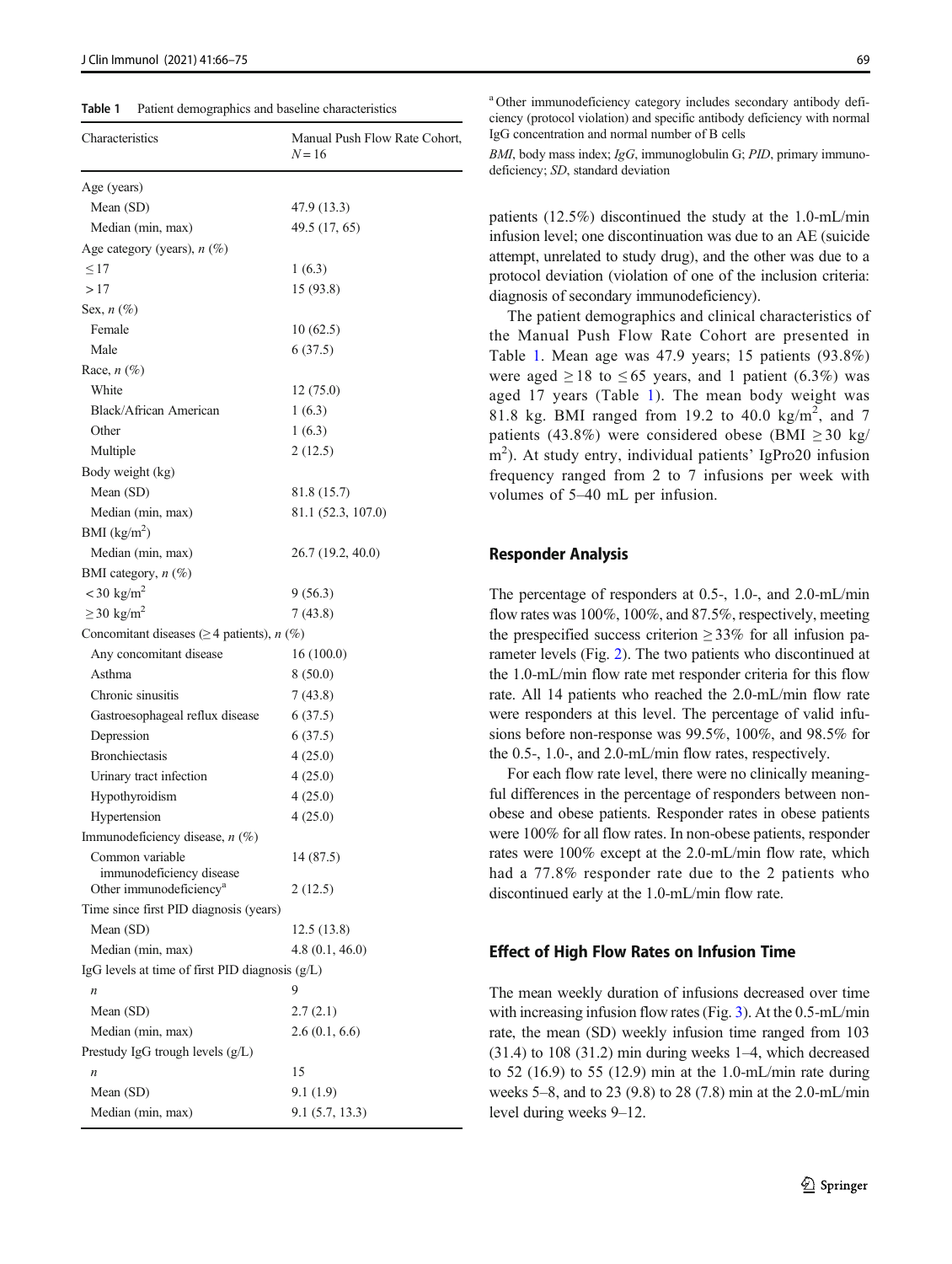<span id="page-4-0"></span>Fig. 2 Responder analysis of increasing manual push flow rates (safety analysis set). Responders were patients who achieved the prespecified minimum of valid infusions at a certain level. The percentage of responders at each flow rate is based on all patients in the Manual Push Flow Rate Cohort ( $n = 16$ ). The prespecified success criterion was a responder rate of ≥ 33% for each flow rate (dashed line). Non-responders were patients who did not meet the minimum number of valid infusions at a given flow rate during the 4 weeks planned for that flow rate. The number of responders for each flow rate is shown at the bottom of each bar (underlined). <sup>a</sup>Before the start date of non-response



## Infusion Compliance

Overall infusion compliance (cumulative actual dose administered/cumulative planned dose) was high for all manual push flow rates, with most patients achieving  $\geq 90\%$  compliance (Table [2\)](#page-5-0). In 5 patients, compliance was < 90% at the 0.5- and 1.0-mL/min rates. Two of these patients had missing data records for some infusions at the 0.5-mL/min rate resulting in compliance < 90%. One patient received fewer infusions than planned at the 1.0-mL/min rate to compensate for a higher number of infusions administered at the previous infusion parameter level. Two patients missed doses at the 1.0-mL/min level, because of a natural disaster  $(n = 1)$  and for an unknown reason  $(n = 1)$ . One patient discontinued owing to an unrelated serious AE (suicide attempt) after receiving 5 of 8 planned infusions at the 1.0-mL/min rate. The compliance < 90% at the 0.5- and 1.0-mL/min flow rates did not translate to non-response, as these patients still administered the prespecified minimum number of valid infusions for those flow rates.

## Safety and Tolerability

The mean weekly IgPro20 dose administered ranged from 113 to 137 mg/kg over the study duration. Both mean and median IgPro20 volumes and doses were consistent with those planned. The mean (SD) weekly volume (54.9 [15.5] mL) and dose (137.2 [43.0] mg/kg) of IgPro20 were consistent with planned values for the cohort (mean [SD]; planned volume, 54.3 [14.6] mL/week; planned dose, 135.7 [40.0] mg/kg/ week). The median volume administered in the cohort was 55.0 mL, and the median dose was 127.3 mg/kg.

Individual median cumulative weekly IgPro20 volumes administered during the study using manual push ranged from

Fig. 3 Mean weekly infusion duration with increasing flow rates (safety analysis set). The mean weekly infusion time for the Manual Push Flow Rate Cohort at the indicated flow rates. The number of patients with infusion duration data for each week  $(n)$  is shown below each bar. Error bars indicate SD. SD, standard deviation

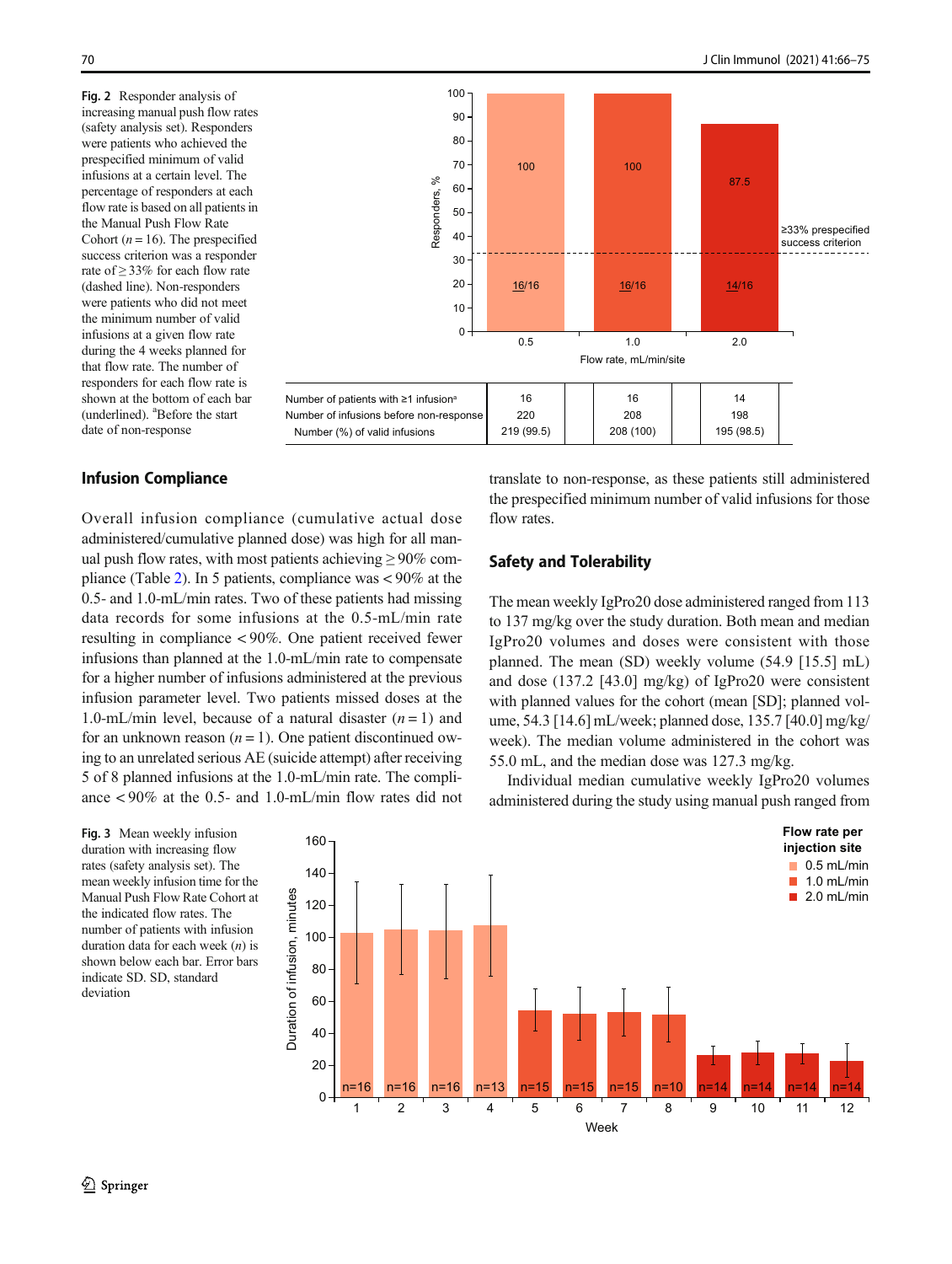<span id="page-5-0"></span>

| <b>Table 2</b> Infusion compliance<br>(safety analysis set) | Flow rate                                              | 0.5 mL/min/site, $N = 16$ | 1 mL/min/site, $N = 16$ | 2 mL/min/site, $N = 14$ |  |  |
|-------------------------------------------------------------|--------------------------------------------------------|---------------------------|-------------------------|-------------------------|--|--|
|                                                             | Overall compliance (administered dose/planned dose, %) |                           |                         |                         |  |  |
|                                                             | Mean $(SD)$                                            | 99.5(10.1)                | 93.7 (11.8)             | 98.5(3.5)               |  |  |
|                                                             | Median (min, max)                                      | 100.0(82.9, 131.7)        | 99.8 (60.7, 100.5)      | 100.0(90.0, 100.5)      |  |  |
|                                                             | Compliance level, $n$ (%)                              |                           |                         |                         |  |  |
|                                                             | $< 90\%$                                               | 2 $(12.5)^{a}$            | $4(25.0)^a$             | $\mathbf{0}$            |  |  |
|                                                             | $>90\%$                                                | 14 (87.5)                 | 12(75.0)                | 14(100.0)               |  |  |
|                                                             |                                                        |                           |                         |                         |  |  |

<sup>a</sup> One patient had a compliance < 90% at 2 flow rates (0.5 mL/min and 1 mL/min)

 $N$ , total number of patients per infusion parameter level;  $n$ , number of patients;  $SD$ , standard deviation

24 to 80 mL, and median cumulative weekly IgPro20 doses ranged from 63 to 211 mg/kg (Fig. 4). As planned, the median (min, max) duration of exposure was 4.00 (2.9, 5.3) weeks at the 0.5-mL/min rate, 4.00 (3.1, 4.6) weeks at the 1.0-mL/min rate, and 4.22 (3.7, 4.7) weeks at the 2.0-mL/min rate.

Overall, including TEAEs occurring after non-response, 12 patients (75.0%) experienced 53 TEAEs across all infusion flow rates, with a rate of 0.085 TEAEs per infusion. A total of 33 TEAEs in 6 patients (37.5%) were considered treatmentrelated, corresponding to 0.053 related TEAEs per infusion.

TEAEs that occurred under forced upward titration conditions (before non-response) were characterized in more detail. The frequency of TEAEs and the rate of TEAEs per infusion were low and comparable between infusion parameter levels (Table [3\)](#page-6-0). Treatment-related TEAEs were experienced by 3 patients (18.8%), 5 patients (31.3%), and 3 patients (21.4%) at the 0.5-, 1.0-, and 2.0-mL/min flow rates, respectively. Most TEAEs were mild; 3 patients (21.4%) experienced 3 moderate TEAEs at the 2.0-mL/min infusion level. As noted above, only one patient had a serious TEAE (suicide attempt), which was unrelated to treatment and led to study drug discontinuation.

Across all flow rate levels, the most frequent TEAEs were local reactions, all of which were mild. At the 0.5-mL/min flow rate, 5 treatment-related local TEAEs occurred in 2 patients (12.5%), for a rate of 0.023 treatment-related local TEAEs per infusion. The 1.0-mL/min flow rate had the highest frequency of treatment-related local TEAEs, with 17 events occurring in 4 patients (25.0%), for a rate of 0.082 treatment-related local TEAEs per infusion. Finally, 5 treatment-related local TEAEs occurred in 2 patients (14.3%) at the 2.0-mL/min flow rate, resulting in a rate of 0.025 treatment-related local TEAEs per infusion. As there were no severe local reactions, the tolerability was 100% for each flow rate level. No deaths were reported in this study.

## Serum IgG Trough Concentrations

The mean (SD) serum IgG trough level in patients at the end of the study (9.58 [2.12]  $g/L$ ;  $n = 15$ ) was similar to the baseline IgG trough level in patients on day 1 of the study (9.36 [2.53]  $g/L$ ;  $n = 16$ ).

# **Discussion**

Patients with PID and prior experience with manual push infusion had very high responder rates in this study at all flow rate levels of IgPro20 tested, suggesting the feasibility of IgPro20 manual push flow rates up to 2.0 mL/min.

Fig. 4 Median cumulative weekly IgPro20 volume and dose administered per patient (safety analysis set). The cumulative median weekly volume (mL) and dose (mg/kg) of IgPro20 administered per patient during the study; each dot represents an individual patient. Owing to differences in patient body weight, individual volumes administered vary even if the dose is the same, as volume depends on body weight



Median weekly dose, mg/kg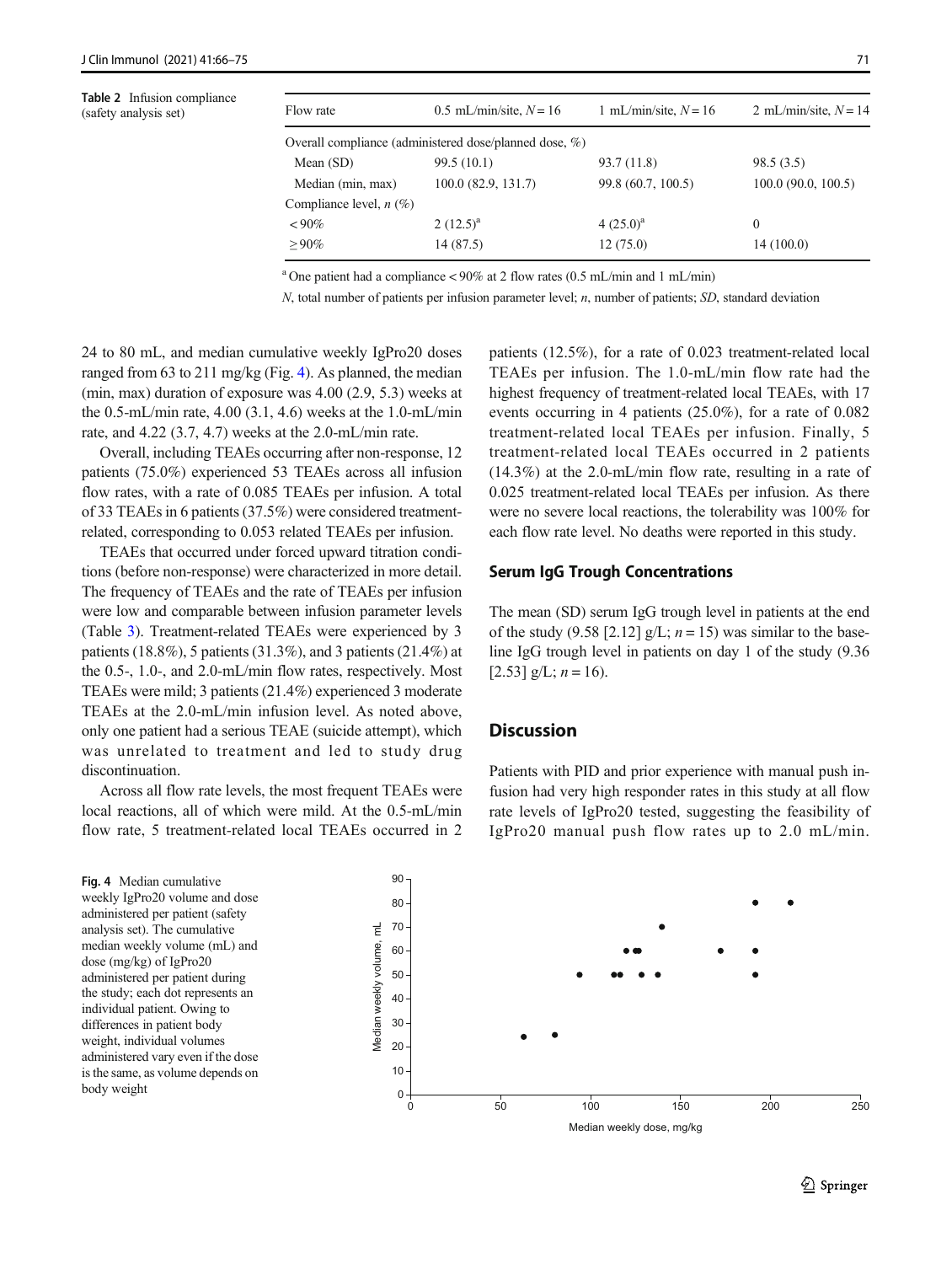<span id="page-6-0"></span>

|                                                                                    | 0.5 mL/min/site ( $N = 16$ ; Inf=220) |                  | 1 mL/min/site ( $N = 16$ ; Inf = 208) |                  | 2 mL/min/site ( $N = 14$ ; Inf = 198) |                  |
|------------------------------------------------------------------------------------|---------------------------------------|------------------|---------------------------------------|------------------|---------------------------------------|------------------|
|                                                                                    | $n(\%)$                               | $E$ (rate)       | $n(\%)$                               | $E$ (rate)       | $n (\%)$                              | $E$ (rate)       |
| Any TEAE                                                                           | 5(31.3)                               | 14(0.064)        | 9(56.3)                               | 23(0.111)        | 7(50.0)                               | 16(0.081)        |
| Treatment-related                                                                  | 3(18.8)                               | 9(0.041)         | 5(31.3)                               | 18 (0.087)       | 3(21.4)                               | 6(0.030)         |
| Intensity of TEAEs                                                                 |                                       |                  |                                       |                  |                                       |                  |
| Mild                                                                               | 5(31.3)                               | 14(0.064)        | 8(50.0)                               | 22 (0.106)       | 7(50.0)                               | 13 (0.066)       |
| Moderate                                                                           | $\mathbf{0}$                          | $\mathbf{0}$     | $\mathbf{0}$                          | $\theta$         | 3(21.4)                               | 3(0.015)         |
| Severe                                                                             | $\overline{0}$                        | $\boldsymbol{0}$ | $1(6.3)^a$                            | $1(0.005)^a$     | $\mathbf{0}$                          | $\mathbf{0}$     |
| Serious TEAEs                                                                      | $\boldsymbol{0}$                      | $\boldsymbol{0}$ | $1(6.3)^a$                            | $1(0.005)^{a}$   | $\boldsymbol{0}$                      | $\boldsymbol{0}$ |
| Treatment-related                                                                  | $\overline{0}$                        | $\mathbf{0}$     | $\mathbf{0}$                          | $\boldsymbol{0}$ | $\theta$                              | $\mathbf{0}$     |
| Deaths                                                                             | $\overline{0}$                        | $\boldsymbol{0}$ | $\mathbf{0}$                          | $\mathbf{0}$     | $\mathbf{0}$                          | $\boldsymbol{0}$ |
| Study discontinuation due to TEAE                                                  | $\boldsymbol{0}$                      | $\boldsymbol{0}$ | $1(6.3)^a$                            | $1(0.005)^a$     | $\boldsymbol{0}$                      | $\boldsymbol{0}$ |
| Treatment-related                                                                  | $\overline{0}$                        | $\mathbf{0}$     | $\mathbf{0}$                          | $\overline{0}$   | $\overline{0}$                        | $\mathbf{0}$     |
| Study drug withdrawal due to TEAE                                                  | $\boldsymbol{0}$                      | $\boldsymbol{0}$ | $1(6.3)^a$                            | $1(0.005)^{a}$   | $\boldsymbol{0}$                      | $\boldsymbol{0}$ |
| Treatment-related                                                                  | $\overline{0}$                        | $\mathbf{0}$     | $\mathbf{0}$                          | $\overline{0}$   | $\overline{0}$                        | $\boldsymbol{0}$ |
| <b>Local TEAEs</b>                                                                 | 3(18.8)                               | 6(0.027)         | 4(25.0)                               | 17 (0.082)       | 2(14.3)                               | 5(0.025)         |
| Treatment-related                                                                  | 2(12.5)                               | 5(0.023)         | 4(25.0)                               | 17 (0.082)       | 2(14.3)                               | 5(0.025)         |
| Most common (> 1 event at any flow rate) TEAEs by preferred term                   |                                       |                  |                                       |                  |                                       |                  |
| Injection site pain                                                                | 1(6.3)                                | 4(0.018)         | 2(12.5)                               | 4(0.019)         | 1(7.1)                                | 1(0.005)         |
| Injection site bruising                                                            | $\boldsymbol{0}$                      | $\boldsymbol{0}$ | 1(6.3)                                | 2(0.010)         | 1(7.1)                                | 3(0.015)         |
| Injection site swelling                                                            | 1(6.3)                                | 1(0.005)         | 1(6.3)                                | 3(0.014)         | 1(7.1)                                | 1(0.005)         |
| Injection site erythema                                                            | $\overline{0}$                        | $\mathbf{0}$     | 1(6.3)                                | 3(0.014)         | $\boldsymbol{0}$                      | $\boldsymbol{0}$ |
| Injection site discoloration                                                       | 0                                     | $\boldsymbol{0}$ | 1(6.3)                                | 2(0.010)         | $\overline{0}$                        | $\mathbf{0}$     |
| Injection site pruritus                                                            | $\boldsymbol{0}$                      | $\mathbf{0}$     | 1(6.3)                                | 2(0.010)         | $\overline{0}$                        | $\boldsymbol{0}$ |
| Diarrhea                                                                           | 2(12.5)                               | 3(0.014)         | 1(6.3)                                | 1(0.005)         | $\overline{0}$                        | $\mathbf{0}$     |
| Nausea                                                                             | 2(12.5)                               | 3(0.014)         | $\boldsymbol{0}$                      | $\boldsymbol{0}$ | $\overline{0}$                        | $\mathbf{0}$     |
| Upper respiratory tract infection                                                  | $\boldsymbol{0}$                      | $\mathbf{0}$     | $\Omega$                              | $\boldsymbol{0}$ | 2(14.3)                               | 2(0.010)         |
| Most common (> 1 event at any flow rate) treatment-related TEAEs by preferred term |                                       |                  |                                       |                  |                                       |                  |
| Injection site pain                                                                | 1(6.3)                                | 4(0.018)         | 2(12.5)                               | 4(0.019)         | 1(7.1)                                | 1(0.005)         |
| Injection site bruising                                                            | $\boldsymbol{0}$                      | $\boldsymbol{0}$ | 1(6.3)                                | 2(0.010)         | 1(7.1)                                | 3(0.015)         |
| Injection site swelling                                                            | 1(6.3)                                | 1(0.005)         | 1(6.3)                                | 3(0.014)         | 1(7.1)                                | 1(0.005)         |
| Injection site erythema                                                            | $\overline{0}$                        | $\mathbf{0}$     | 1(6.3)                                | 3(0.014)         | $\boldsymbol{0}$                      | $\boldsymbol{0}$ |
| Injection site discoloration                                                       | 0                                     | $\boldsymbol{0}$ | 1(6.3)                                | 2(0.010)         | $\boldsymbol{0}$                      | $\boldsymbol{0}$ |
| Injection site pruritus                                                            | $\overline{0}$                        | $\mathbf{0}$     | 1(6.3)                                | 2(0.010)         | $\overline{0}$                        | $\mathbf{0}$     |
| Diarrhea                                                                           | 1(6.3)                                | 2(0.009)         | 1(6.3)                                | 1(0.005)         | $\boldsymbol{0}$                      | $\boldsymbol{0}$ |
| Nausea                                                                             | 1(6.3)                                | 2(0.009)         | $\boldsymbol{0}$                      | $\boldsymbol{0}$ | $\boldsymbol{0}$                      | $\boldsymbol{0}$ |
|                                                                                    |                                       |                  |                                       |                  |                                       |                  |

Rate = number of events/total number of infusions prior to patient's start date of non-response

Excludes TEAEs occurring after non-response

E, number of events; Inf, infusions; n, number of patients; TEAE, treatment-emergent adverse event

<sup>a</sup> One patient with a documented medical history of depression had a severe, unrelated serious TEAE (suicide attempt) that led to study discontinuation after administering 5 of 8 planned infusions at the 1.0-mL/min rate

Importantly, no new safety signals were observed in the current study compared with previous studies [\[4](#page-8-0), [19](#page-9-0), [20](#page-9-0), [27](#page-9-0)]. Overall, the manual push flow rates evaluated were well tolerated, with only mild local site reactions. Treatment-related TEAE rates under forced upward titration conditions were low (0.030–0.087 events per infusion), on the lower end of the range of treatment-related TEAE rates observed across phase III trials of IgPro20  $(0.003-0.634$  events per infusion)  $[24]$  $[24]$ . No increases in TEAEs or TEAE rate per infusion were observed with increasing flow rates.

To the best of our knowledge, this is the first prospective clinical study to evaluate subcutaneous IgPro20 manual push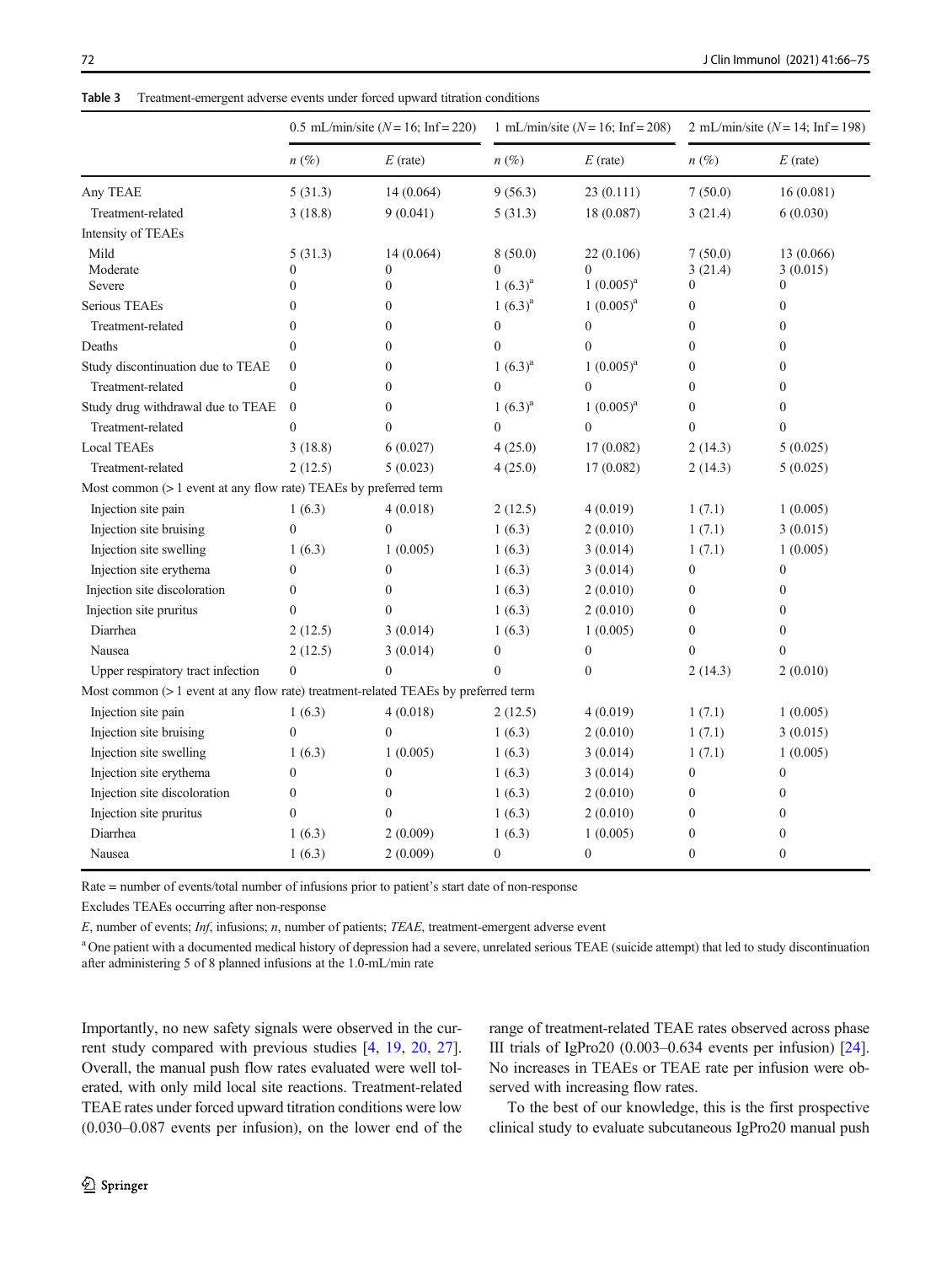infusion parameters, as most previous prospective studies of IgPro20 have used infusion pumps [[4](#page-8-0), [27](#page-9-0)] or have not specifically assessed infusion flow rates [\[8](#page-8-0)]. The tolerability of IgPro20 manual push flow rates of 0.5 to 2.0 mL/min in specific patient subgroups (e.g., young  $\leq 17$  years) and underweight [BMI  $\leq$  18 kg/m<sup>2</sup>] patients) is of particular interest, since age and weight may impact tolerability. In this study, only one adolescent patient (aged 17 years) was enrolled in the Manual Push Flow Rate Cohort; therefore, no conclusion could be drawn on the tolerability of higher manual push flow rates in adolescent patients (aged 12–17 years). In general, the clinical efficacy and safety of IgPro20 has been shown to be comparable between pediatric, adolescent, and adult patients [\[28\]](#page-9-0). However, a previous report suggested that SCIG administration via manual push is a preferred administration method by parents of children aged < 2 years, as it allows for the shortest infusion time [\[16\]](#page-9-0). The same study suggested that children aged 2–10 years prefer pump-assisted infusions for SCIG, due to fear of needles and distress over the appearance of the subcutaneous bump [\[16\]](#page-9-0). Preference reportedly shifts back to manual push infusions of SCIG during teenage years [\[16](#page-9-0)]. Given that shorter infusion times and flexible dosing may be preferred by pediatric and/or adolescent patients, further investigation of manual push flow rates up to 2.0 mL/min for IgPro20 in these patient subgroups is warranted. Furthermore, while one cannot rule out the possibility that obese patients tolerate high flow rates better than patients with normal or low BMI, both obese and non-obese patients showed high responder rates across infusion flow rates in the present study, with no meaningful differences in tolerability observed between these two subpopulations. The lowest patient BMI in the Manual Push Cohort was 19.21 kg/m<sup>2</sup>; therefore, the tolerability of the IgPro20 manual push infusion flow rates tested here in underweight patients remains to be determined. Patients administering IgPro20 via manual push were required to maintain the same weekly frequency of infusions throughout the study but could, at study initiation, choose a frequency to suit their personal needs (2–7 infusions per week), which represents another advantage of the manual push infusion approach [[7,](#page-8-0) [12,](#page-9-0) [16](#page-9-0)].

The overall mean IgPro20 weekly dose in this study was 113–137 mg/kg, which is within the typical dose range reported for patients with PID in the USA (100–200 mg/kg per week) [[19,](#page-9-0) [22,](#page-9-0) [27\]](#page-9-0). Corresponding cumulative weekly volumes of IgPro20 ranged from 24 to 80 mL, with 8 of 16 patients infusing volumes  $\geq 60$  mL/week (Fig. [4\)](#page-5-0), which demonstrates that even patients with relatively high SCIG volumes can successfully and safely use manual push administration. Throughout this study, serum IgG trough levels were maintained at similar or higher levels than those at study entry, indicating that higher manual push flow rates do not affect the treatment goal of maintaining minimum stable serum IgG levels in patients with PID.

As anticipated, IgPro20 manual push infusion time was reduced with increasing flow rates. Specifically, there was a 4-fold reduction in infusion time from the 0.5-mL/min flow rate to the 2.0-mL/min flow rate. While not all patients tolerated the highest flow rate, all patients tolerated a higher flow rate than currently approved for pump-assisted infusions (25 mL/h per injection site). Consequently, each patient found the flow rate they were comfortable with and managed to reduce the infusion time substantially. Based on the results of this study, it is recommended that a manual push flow rate of up to 2.0 mL/min per injection site be adopted for IgPro20 in treatment-experienced patients with PID, to allow patients more options in selecting the flow rate with which they are most comfortable.

There are some notable limitations to this study. First and foremost, patients with PID were selected for inclusion in the Manual Push Flow Rate Cohort based on previous experience with frequent manual push IgPro20 infusions at a flow rate of approximately 0.5 mL/min. Therefore, these patients may have been more likely to tolerate higher flow rates, as they were already familiar and comfortable with the manual push technique for IgPro20 infusions. This may have also contributed to the low rates of treatment-related TEAEs per infusion observed here. However, treatmentnaïve patients in the USA are advised to start Hizentra infusions with low volumes and flow rates (up to 15 mL and 15 mL/h per injection site for the first infusion) and increase slowly based on tolerability [[14\]](#page-9-0). Although the study allowed for enrollment of patients aged  $\leq$  17 years as well as patients who were underweight (BMI  $\leq$  18 kg/m<sup>2</sup>), only one patient aged 17 years was enrolled in the Manual Push Cohort, and no underweight patients were enrolled. Therefore, the generalizability of the findings for the Manual Push Cohort in this study are limited to adults (aged  $\geq$  18 to 65 years) and normal-weight or obese individuals  $(BMI \ge 19 \text{ kg/m}^2)$ . Finally, while the proportion of patients with bronchiectasis in this cohort (25%) compares well with the average proportion among patients with CVID in Europe  $(25\%, \text{range } 0-66)$  [[29\]](#page-9-0), it is lower than the recently reported global average for patients with CVID (34%; 95% confidence interval: 30–38) [[30](#page-9-0)]. Overall, the proportion of patients with bronchiectasis among patients with PID depends on many factors and shows great regional variability [\[31\]](#page-9-0). Due to the relatively low number of patients in this study, a broad conclusion as to the reason for this apparent discrepancy would not be meaningful. To better evaluate the safety and tolerability of manual push administration in a broader PID population, and possibly evaluate even higher flow rates, larger studies would be beneficial.

In conclusion, the results presented here demonstrate that manual push infusions of subcutaneous IgPro20 at flow rates of 0.5–2.0 mL/min (30–120 mL/h) are feasible and well tolerated in treatment-experienced patients with PID. The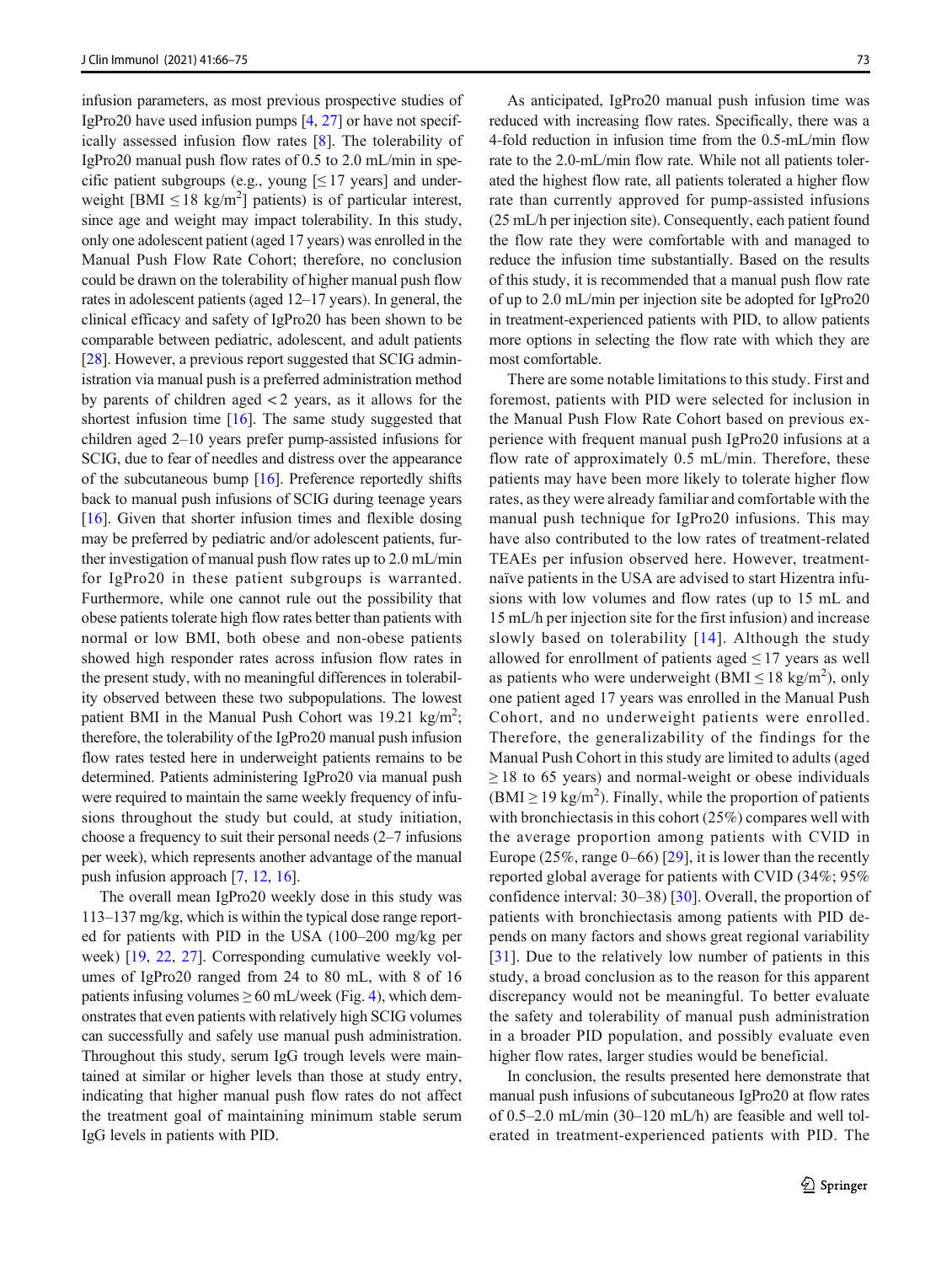<span id="page-8-0"></span>manual push technique can reduce overall administration time, thereby providing patients with more freedom and flexibility to individualize IgG replacement therapy.

Acknowledgments The data summarized in this study are from a CSL Behring–sponsored clinical trial. Statistical analyses were performed by PAREXEL International GmbH. Editorial and graphical support was provided by Emily Mercadante, PhD, and Emiliana Jelezarova, PhD, CMPP, of Fishawack Communications GmbH, Basel, Switzerland, a member of the Fishawack Group of Companies, supported by CSL Behring. The authors would like to thank the following nurses for their invaluable assistance in performing the study: Isabelle Seguin and Lynda Theoret, the Ottawa Hospital Research Institute, Ottawa, ON, Canada; Anika Bryson, Donald and Barbara Zucker School of Medicine at Hofstra/Northwell, Great Neck, NY, USA; Shanti Mangar and Diana Valerio, Icahn School of Medicine at Mount Sinai, New York, NY, USA; Neha Upadhyay, Pediatric Research, Atrium Health, Charlotte, NC; and Mélanie Langelier, McGill University Health Centre – Research Institute, Montreal, QC, Canada.

Authorship Contributions All authors contributed to the development of the manuscript and approved the final version for submission. In addition, JC, VRB, PLL, PJM, NCP, and DCV were clinical trial site investigators and acquired data; JHH participated in the study design, conduct, analysis, and interpretation of results; MP developed the statistical analysis plan, oversaw statistical topics of study conduct, and participated in the analysis and interpretation of results; and MAR designed and directed the study.

Funding The authors declare that this study received funding from CSL Behring.

## Compliance with Ethical Standards

Conflict of Interest JC has received research funding from CSL Behring and Octapharma and is a clinical trial site investigator for Takeda. VRB has served as a speaker for CSL Behring and Takeda. PLL is a clinical trial site investigator for CSL Behring and Takeda. PJM has received research funding from the National Institutes of Health, the AAAAI Foundation, Boston University, Takeda, and Horizon Pharma. NCP has served as a speaker for CSL Behring and Takeda; has received research funding from CSL Behring and Takeda; and has served as an advisory board member for Horizon Therapeutics. DCV has received research funding from the Fonds de la recherche en santé du Quebec, Canadian Institutes of Health Research, the U.S. Department of Defense, the Jeffrey Modell Foundation, La Fondation du Grand Défi Pierre Lavoie, and CSL Behring; has served as a speaker for CSL Behring and Avir Pharma; and has received clinical trial funding from CSL Behring and Cidara Therapeutics. MAR, MP, and JHH are employees of CSL Behring and own CSL Behring shares.

Ethical Approval All procedures performed in this study were in accordance with the ethical standards of the institutional review boards at each study site and with the 1964 Declaration of Helsinki and its later amendments. The clinical study protocol and all amendments were approved by the Independent Ethics Committees or the Institutional Review Boards of the participating centers.

Informed Consent Informed consent was obtained from all patients or their relatives or legally accepted representatives.

Disclaimer The funder had the following involvement with the study: study design, data collection and analysis, and decision to publish.

Open Access This article is licensed under a Creative Commons Attribution 4.0 International License, which permits use, sharing, adaptation, distribution and reproduction in any medium or format, as long as you give appropriate credit to the original author(s) and the source, provide a link to the Creative Commons licence, and indicate if changes were made. The images or other third party material in this article are included in the article's Creative Commons licence, unless indicated otherwise in a credit line to the material. If material is not included in the article's Creative Commons licence and your intended use is not permitted by statutory regulation or exceeds the permitted use, you will need to obtain permission directly from the copyright holder. To view a copy of this licence, visit [http://creativecommons.org/licenses/by/4.0/.](https://doi.org/)

# References

- 1. Berger M. Principles of and advances in immunoglobulin replacement therapy for primary immunodeficiency. Immunol Allergy Clin N Am. 2008;28(2):413–37, x. [https://doi.org/10.1016/j.iac.](https://doi.org/10.1016/j.iac.2008.01.008) [2008.01.008.](https://doi.org/10.1016/j.iac.2008.01.008)
- 2. Jolles S, Orange JS, Gardulf A, Stein MR, Shapiro R, Borte M, et al. Current treatment options with immunoglobulin G for the individualization of care in patients with primary immunodeficiency disease. Clin Exp Immunol. 2015;179(2):146–60. [https://doi.](https://doi.org/10.1111/cei.12485) [org/10.1111/cei.12485.](https://doi.org/10.1111/cei.12485)
- 3. Gardulf A, Nicolay U, Math D, Asensio O, Bernatowska E, Bock A, et al. Children and adults with primary antibody deficiencies gain quality of life by subcutaneous IgG self-infusions at home. J Allergy Clin Immunol. 2004;114(4):936–42. [https://doi.org/10.](https://doi.org/10.1016/j.jaci.2004.06.053) [1016/j.jaci.2004.06.053](https://doi.org/10.1016/j.jaci.2004.06.053).
- 4. Jolles S, Bernatowska E, de Gracia J, Borte M, Cristea V, Peter HH, et al. Efficacy and safety of  $Hizentra((R))$  in patients with primary immunodeficiency after a dose-equivalent switch from intravenous or subcutaneous replacement therapy. Clin Immunol. 2011;141(1): 90–102. <https://doi.org/10.1016/j.clim.2011.06.002>.
- 5. Mallick R, Jolles S, Kanegane H, Agbor-Tarh D, Rojavin M. Treatment satisfaction with subcutaneous immunoglobulin replacement therapy in patients with primary immunodeficiency: a pooled analysis of six Hizentra(R) studies. J Clin Immunol. 2018;38(8): 886–97. [https://doi.org/10.1007/s10875-018-0562-3.](https://doi.org/10.1007/s10875-018-0562-3)
- 6. Shapiro R. Subcutaneous immunoglobulin therapy by rapid push is preferred to infusion by pump: a retrospective analysis. J Clin Immunol. 2010;30(2):301–7. [https://doi.org/10.1007/s10875-009-](https://doi.org/10.1007/s10875-009-9352-2) [9352-2.](https://doi.org/10.1007/s10875-009-9352-2)
- 7. Shapiro RS. Subcutaneous immunoglobulin therapy given by subcutaneous rapid push vs infusion pump: a retrospective analysis. Ann Allergy Asthma Immunol 2013;111(1):51–55. [https://doi.](https://doi.org/10.1016/j.anai.2013.04.015) [org/10.1016/j.anai.2013.04.015](https://doi.org/10.1016/j.anai.2013.04.015).
- 8. Milota T, Bloomfield M, Kralickova P, Jilek D, Novak V, Litzman J, et al. Czech Hizentra noninterventional study with rapid push: efficacy, safety, tolerability, and convenience of therapy with 20% subcutaneous immunoglobulin. Clin Ther. 2019;41:2231–8. <https://doi.org/10.1016/j.clinthera.2019.08.013>.
- 9. CUVITRU, Immune globulin subcutaneous (human), 20% solution. 2016.
- 10. GAMMAGARD LIQUID, Immune globulin infusion (human), 10% solution, for intravenous and subcutaneous administration. 2016.
- 11. Bienvenu B, Cozon G, Mataix Y, Lachaud D, Alix A, Hoarau C, et al. Rapid push vs pump-infused subcutaneous immunoglobulin treatment: a randomized crossover study of quality of life in primary immunodeficiency patients. J Clin Immunol. 2018;38(4):503–12. <https://doi.org/10.1007/s10875-018-0507-x>.